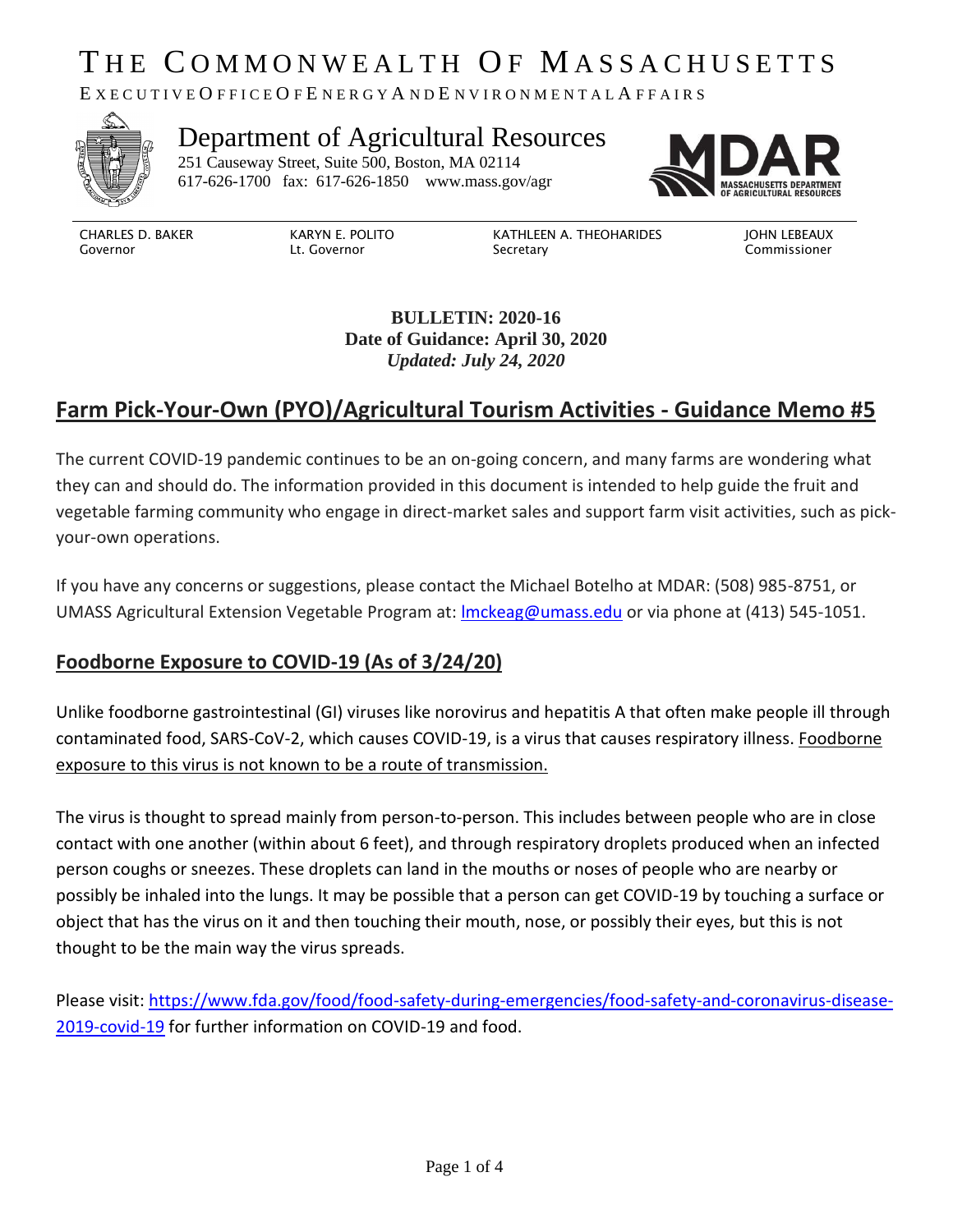### **Farm Pick-Your-Own (PYO) Activities in Massachusetts**

Maintaining and increasing access to local food is essential, particularly in times of market unsteadiness. Farm Pick-Your-Own (PYO) activities provide an important source of local produce for consumers and a critical harvest activity for many Massachusetts fruit and vegetable farms. Fresh and local fruits and vegetables are a nutritious, safe and healthy choice for local consumers and their availability continues to fill a crucial role in the local food supply during COVID-19 response in the Commonwealth.

The Massachusetts Department of Agricultural Resources, along with its State and Federal partners, are focused on enabling farms to continue to grow, harvest and market safe, healthy and local produce during the COVID-19 response. With anticipated regional disruptions of domestic crop production and distribution, the ability of the farms in the Commonwealth to supply fresh farm products are critical to the health and wellbeing of the citizens of Massachusetts.

While farms across the Commonwealth prepare for the growing season, many must modify several components and activities of their operations based on COVID-19 social distancing guidelines issued by the Commonwealth.

## **Guidelines for Farms who support Pick-Your-Own (PYO) activities to limit the spread of COVID-19.**

1) **Social Distancing on PYO Farms:** Farms that offer PYO activities as part of their operations should maintain robust social distancing guidelines as issued in the Commonwealth. Farm/PYO managers and staff must limit the number of PYO customers who can enter fields, areas and orchards at one time, based on visitation rates and venues designated at the farm to accommodate visitors.

Farms that conduct agricultural tourism events, such as hay rides, mazes and other related outdoor activities offered to the public on-farm, should follow the guidance for [Outdoor Recreational](https://www.mass.gov/doc/businesses-providing-outdoor-recreational-experiences-and-educational-activities-phase-iii-step/download) [Experiences and Educational Activities, Parks, Open Space, and Outdoor Education Programs](https://www.mass.gov/doc/businesses-providing-outdoor-recreational-experiences-and-educational-activities-phase-iii-step/download) as well as other issued guidance that support ag-tourism activities located on the [Executive Office of Energy and](https://www.mass.gov/info-details/executive-office-of-energy-and-environmental-affairs-eea-covid-19-guidance-documents#outdoor-recreational-experiences-and-educational-activities-) [Environmental Affairs \(EOEEA\) COVID-19 Guidance Documents page.](https://www.mass.gov/info-details/executive-office-of-energy-and-environmental-affairs-eea-covid-19-guidance-documents#outdoor-recreational-experiences-and-educational-activities-)

PYO operations must remind customers of "social distancing" protocols, maintaining a space of at least six (6) feet from one another while on farm, and should follow guidance for the use of cloth face coverings/masks in public and while on the farm picking fruit and/or vegetables that may be issued by both state and local authorities

Signage at prominent locations, both at registration counters where payment is received, and at stations where harvest boxes, bags or other containers are made available to the public, as well as in fields, should clearly indicate social distancing guidelines, as well as the procedures and rules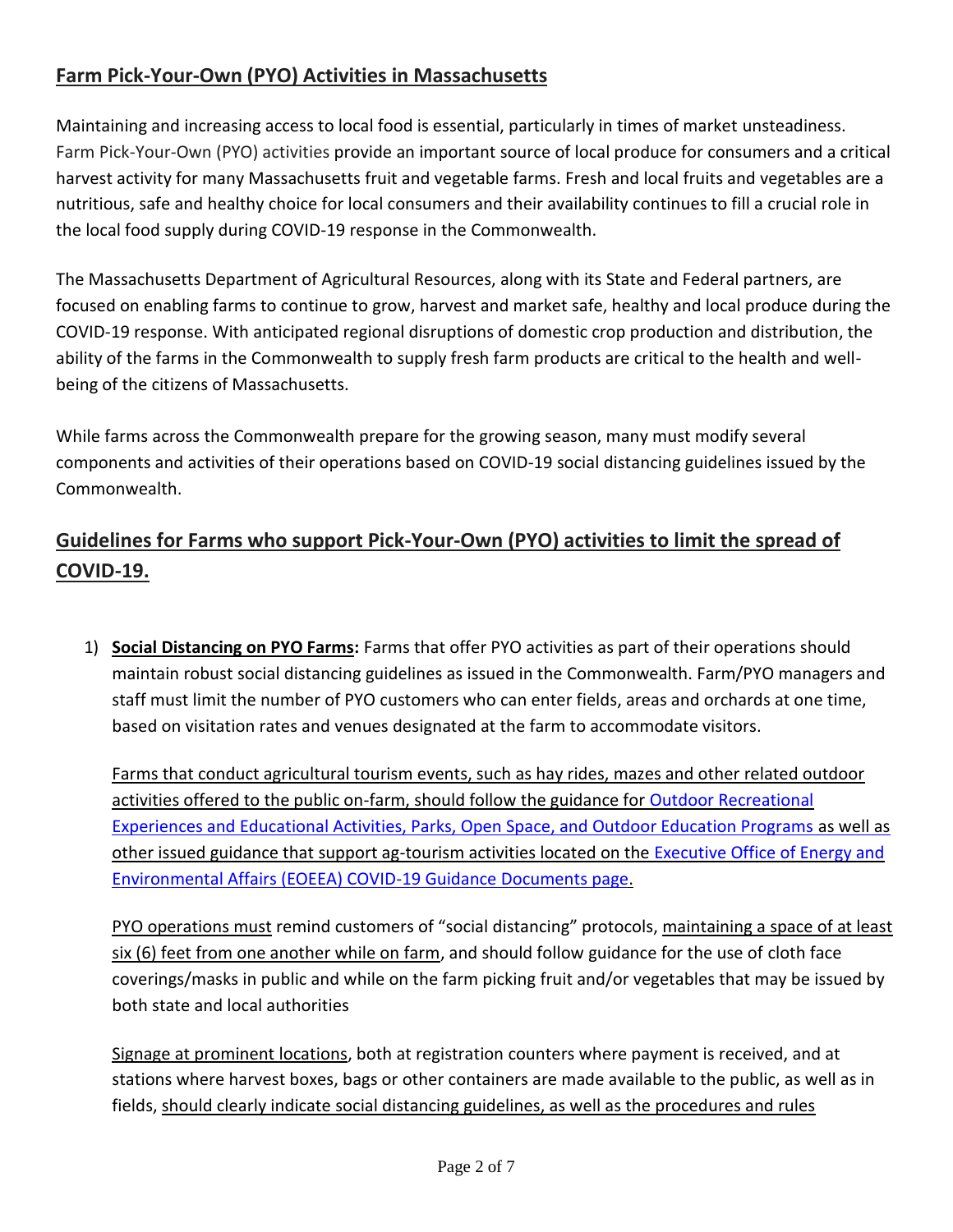established by the farm for the conduct of PYO activities. Farm and PYO managers and staff should reinforce Federal, State, and local guidance and rules verbally when necessary.

As a reminder farm staff and PYO customers should:

- 1) Maintain social distancing space of at least six (6) feet from one another, or between family groups.
- 2) Avoid close contact with people who are sick.
- 3) Avoid touching your eyes, nose, and mouth.
- 4) Stay home when you are sick.
- 5) Wash your hands frequently.
- 6) Cover your cough or sneeze with a tissue, then throw the tissue in the trash.
- 7) Clean and disinfect frequently touched objects and surfaces.
- 8) Contact information of local state and public health offices.
- 2) **PYO Activity Plans:** Farms that are supporting PYO activities are recommended to develop an activity plan that identifies the PYO operations rules, by crop, that supports State COVID-19 guidance in-force, as well as rules that are established by the farm. The plan should include the followinginformation:
	- 1) Location of parking areas and number of spaces available.
	- 2) Location of fields/crops available for PYO.
	- 3) Date range of PYO activities by crop.
	- 4) Primary access points for PYO areas.
	- 5) Number of customers allowed in field/areas/orchards and field rows at any one time.
	- 6) Number and location(s) of hand washing/hand sanitizing stations.
- 3) **Farm Communication to Customers:** Let yourcustomers know what steps you are taking to keep them safe while on the farm and where resources (e.g. hand washing stations) are located and available while they are visiting. Ensure that they know the rules associated with PYO activities and who they should contact if a problem or questions arise while on the farm. The use of signage, to communicate with customers while on farm, is critical to ensure that issued guidance is understood andmaintained.
- 4) **Customers in the PYO Field/Area/Orchard:** Customers and staff should be allowed in PYO areas in limited numbers, allowing for the maintenance of social distancing and safe harvest of crops. Farms should implement practices that encourage guidelines by minimizing, not only the number of customers allowed in a field, area or orchard, but also by minimizing the number of customers in each field row during picking.

Based on current social distance guidelines in the Commonwealth of a six (6) foot buffer between individuals or family units, the number of customers allowed to enter PYO areas should be no larger than 30% of the total allowance of 380 per acre. Based widely on the variety of areas and crops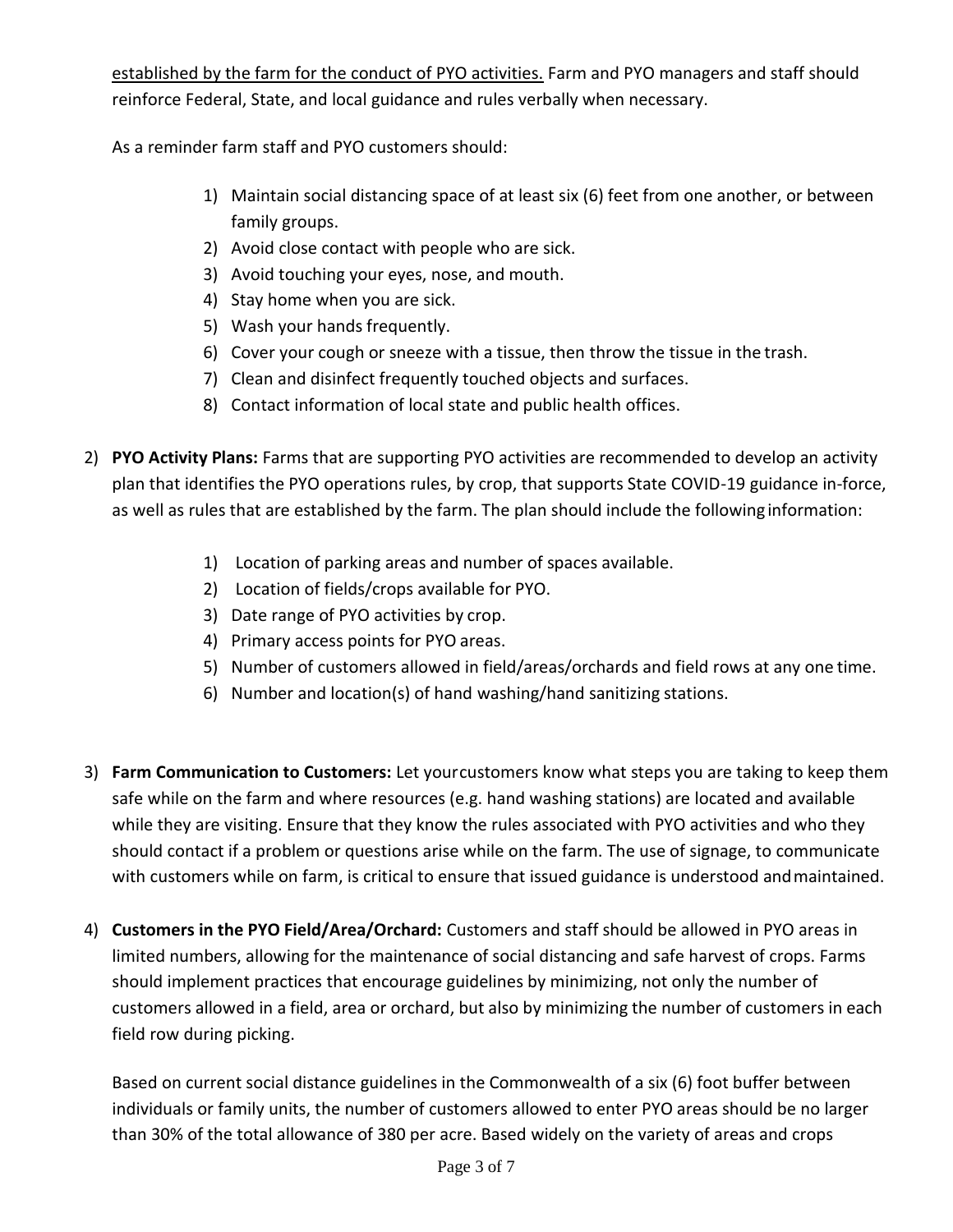supporting PYO operations, along with diversity in crops and field-row orientation the following guidelines are issued for customers in PYO areas:

- 1) Farms should ensure that no more than 30%, or 114 customers, of total allowance per acre, is allowed into PYO areas at any one time.
- 2) Farms with smaller areas assigned for PYO operations can utilize a ratio of 8-10 customers per 1,000 square feet, based largely on their increased ability to oversee activity.
- 3) Farms are encouraged to further identify and communicate to customers specific harvest rules, traffic flow patterns and exit points for PYO areas.
- 4) Children should maintain proximity to family members and guardians while in PYO areas.
- 5) Family groups can be assigned as one customer unit for access to PYO areas.
- 5) **PYO Staff and Customer use of Cloth Face Coverings/Masks:** PYO staff and customers must utilize cloth face coverings/masks while harvesting crops at PYO locations in-line with [CDC guidance,](https://www.cdc.gov/coronavirus/2019-ncov/prevent-getting-sick/cloth-face-cover.html) as well as state and local requirements. This is particularly important for certain PYO crops that place customers in close proximity to produce on the plant. Customers should be allowed to utilize masks and face coverings that they bring with them to the farm. Customers who do not have masks or cloth face coverings should not be allowed in PYO harvest areas.
- 6) **On-farm activities that support, or occur concurrently, with PYO operations:** Agricultural Tourism activities associated with PYO operations, such as corn-mazes, hay rides and other activities, including but not limited to, educational sessions and workshops, farm tours, and other activities not directly associated with the harvest of crops, areallowed during COVID-19 response in the Commonwealth. Guidance for many agricultural tourism activities that are aligned with outdoor recreational activities are located on the [Executive Office of Energy and](https://www.mass.gov/info-details/executive-office-of-energy-and-environmental-affairs-eea-covid-19-guidance-documents#outdoor-recreational-experiences-and-educational-activities-) [Environmental Affairs \(EOEEA\) COVID-19 Guidance](https://www.mass.gov/info-details/executive-office-of-energy-and-environmental-affairs-eea-covid-19-guidance-documents#outdoor-recreational-experiences-and-educational-activities-)  [Documents page](https://www.mass.gov/info-details/executive-office-of-energy-and-environmental-affairs-eea-covid-19-guidance-documents#outdoor-recreational-experiences-and-educational-activities-) and on the Massachusetts Department of Agricltural Resources COVID-19 Resource Page under the Outdoor Recreation/Agricultural Tourism header.
- 7) **Carts and wagons used for Transportation to PYO areas:** Carts and Wagons used for the transportation of customers and staff from car lots to PYO fields and areas are allowed with certain modifications. These include the maintenance of social distance guidelines of six (6) feet between individuals and family groups and the cleaning, sanitizing and disinfecting of carts and wagons at increased intervals. Elderly and at-risk populations should be given priority at transport pick-up and drop-off points.
- 8) **Minimize the Number of Touches during PYO Activities:** Farm PYO managers and staff, as well as customers, should minimize the handling of produce during PYO activities. Farm/PYO managers and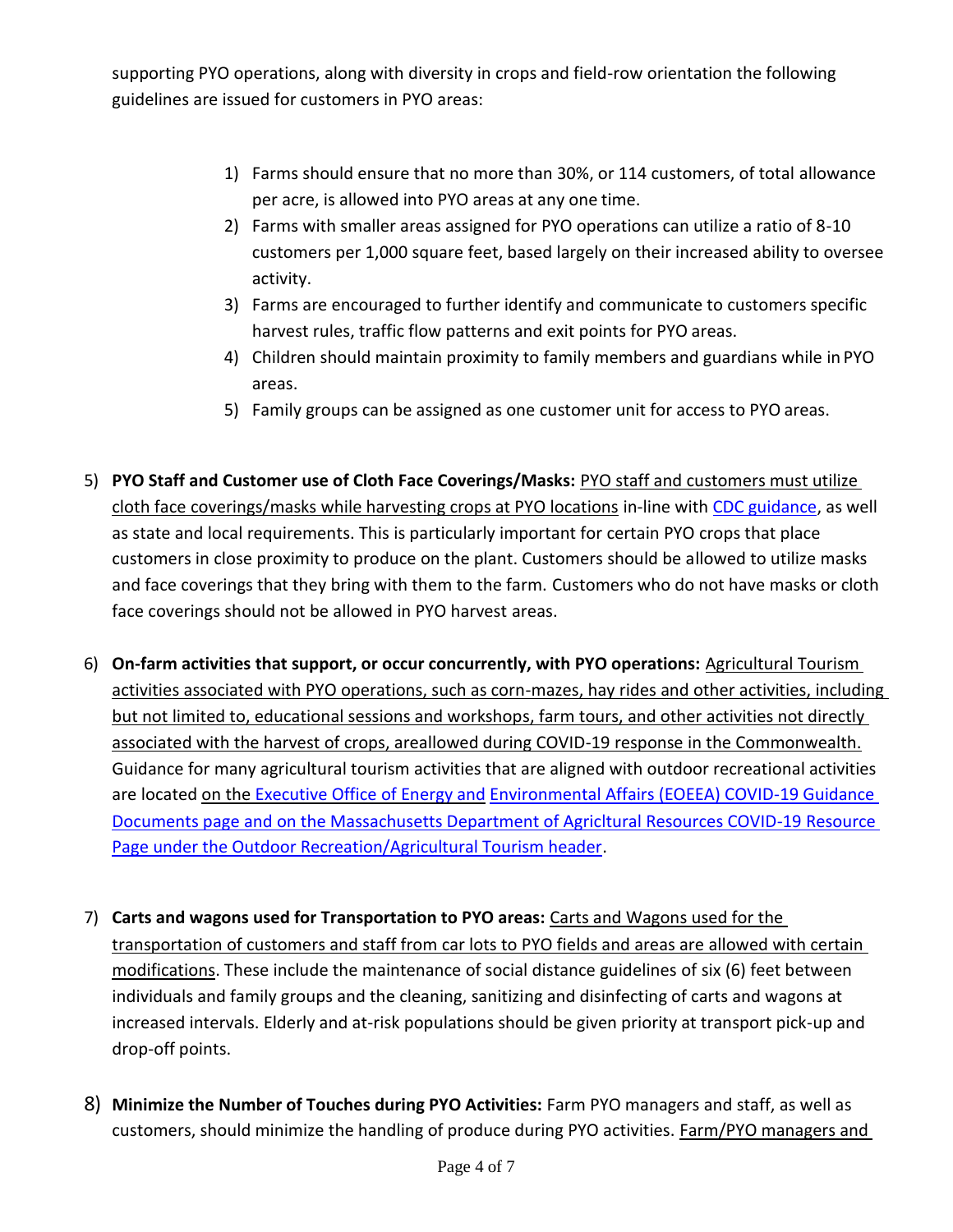staff are encouraged to facilitate reduced handling of produce on the plant by customers in the field. This should be accomplished through in-field monitoring, verbal reinforcement, and throughsignage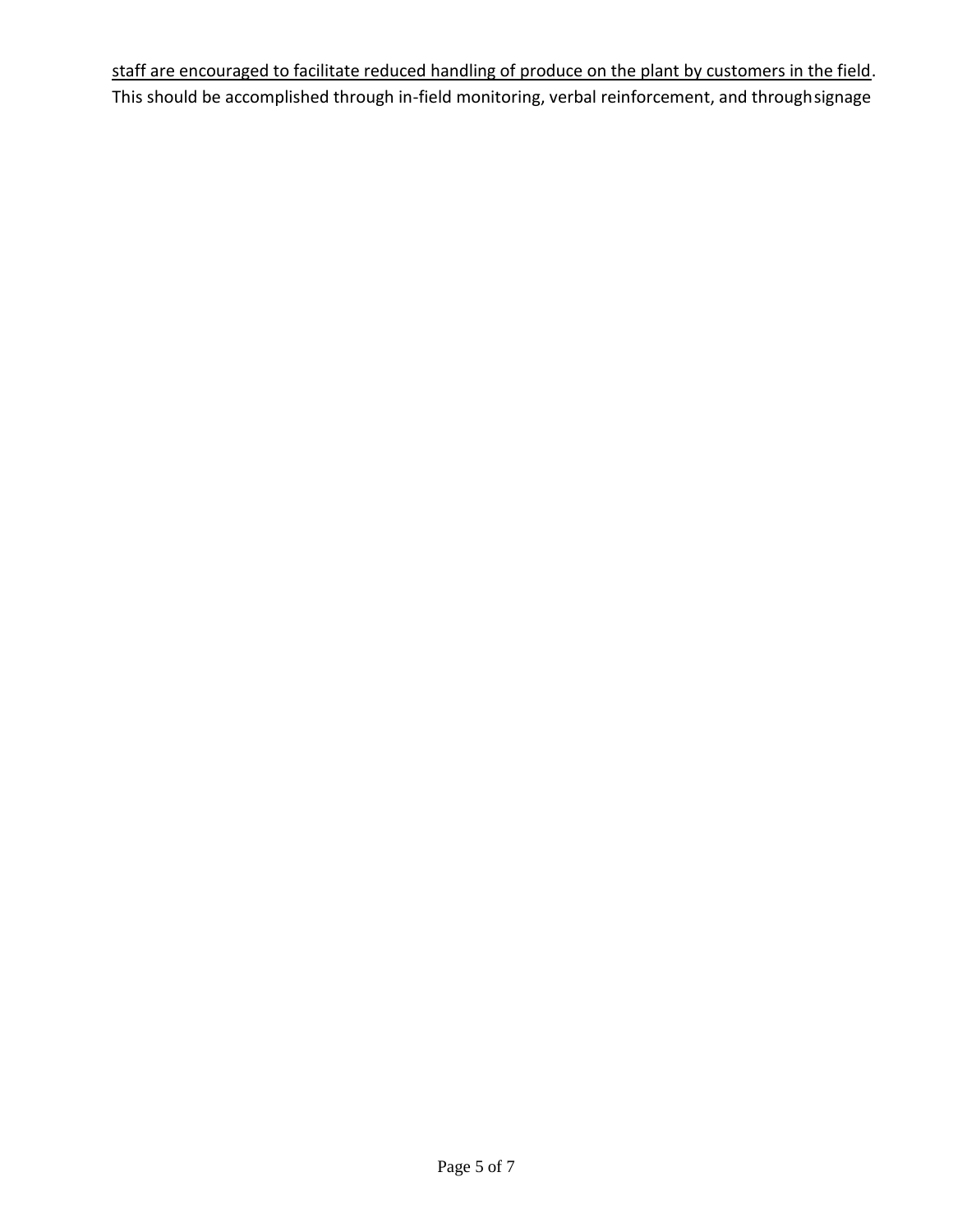that indicates rules of harvest (e.g.: harvest by assigned field-row, plant or area) designed to minimize touches and the damage of produce.

- 9) **Produce Samples-Consumption of PYO crops in the field:** PYO Farms should eliminate the offer of samples of produce/products to reduce opportunities for contamination during COVID-19 response in the Commonwealth. Customers must also not be allowed to eat produce in PYO fields, either off the plant or tree, or from harvested containers while in assigned PYO areas.
- 10) **The use of Reusable Harvest Bags/Containers and Boxes:** Farm staff, as well as PYO customers, are allowed to facilitate the picking of produce using reusable harvest bags/containers and/or boxes.. Farms can also supply, to PYO customers, new single-use harvest bags/containers and boxes during COVID-19 response operations in the Commonwealth.
- 11) **PYO Harvest Bag/Containers and Box Storage:** New harvest bags/containers and/or boxes supplied by the farm for PYO operations should be stored away from customer flow areas and should be covered by a plastic covering. Customers should not be allowed to select, or handle harvest containers utilized for PYO activities. Farms are encouraged to hand-out harvest containers upon registration or at primary access points in PYO areas. Customers are not allowed to bring with them or utilize reusable bags during PYO activities on the farm.
- 12) **Disinfecting PYO Produce:** As noted above, there is no indication that COVID-19 is transmitted via produce. The virus is thought to be spread mainly from person to person [according to the CDC.](https://urldefense.proofpoint.com/v2/url?u=https-3A__www.cdc.gov_coronavirus_2019-2Dncov_prepare_prevention.html&d=DwMFAw&c=lDF7oMaPKXpkYvev9V-fVahWL0QWnGCCAfCDz1Bns_w&r=eNHhKpUTWno0OCCO36klzi-gCZhKXhiakt-MJ9iZ2Do&m=-1p29xG9fkFSNHCQUxKQla0TES_6t6JaosXnfRZGUUA&s=JNDMA8B8uyIp3Wyhk0ZKbu0ZpeUuPv_uOhLaHGzmCW4&e) For most farms the level of operational change and amount of disinfectant needed to disinfect produce is unrealistic. If you do choose to utilize a disinfectant on produce, please ensure that the product is allowed to be used on crops and verify that staff follows the instructions located on the label of the product for its proper use.
- 13) **PYO Registration/Check-in tables:** PYO farms should clean, sanitize and disinfect displays and contact surfaces at increased intervals during PYO operations. Farms are recommended to discontinue the use of PYO display items and contact surfaces that cannot be cleaned, sanitized and disinfected. The virus that causes coronavirus disease (COVID-19) can be stable for several hours to days on surfaces, up to 24 hours on cardboard, and up to two to three days on plastic and stainless steel[.](https://www.nih.gov/news-events/news-releases/new-coronavirus-stable-hours-surfaces) [https://www.nih.gov/news-events/news-releases/new-coronavirus-stable-hours-surfaces.](https://www.nih.gov/news-events/news-releases/new-coronavirus-stable-hours-surfaces) PYO Farms must also conduct planning to maintain social distancing in wait-lines for registration, check-in and payment. Signage and markers should clearly indicate 6 feet between customers for social distancing purposes.
- 14) **Sanitizing and Disinfecting Contact Surfaces:** The EPA has provided [a list of disinfectants for use](https://urldefense.proofpoint.com/v2/url?u=https-3A__www.epa.gov_pesticide-2Dregistration_list-2Dn-2Ddisinfectants-2Duse-2Dagainst-2Dsars-2Dcov-2D2&d=DwMFAw&c=lDF7oMaPKXpkYvev9V-fVahWL0QWnGCCAfCDz1Bns_w&r=eNHhKpUTWno0OCCO36klzi-gCZhKXhiakt-MJ9iZ2Do&m=-1p29xG9fkFSNHCQUxKQla0TES_6t6JaosXnfRZGUUA&s=-5Nvi9ToYdFBQ08U9UZxo9eTlA7nIAQNgOyuxgf8z2M&e) [against SARS-CoV-2,](https://urldefense.proofpoint.com/v2/url?u=https-3A__www.epa.gov_pesticide-2Dregistration_list-2Dn-2Ddisinfectants-2Duse-2Dagainst-2Dsars-2Dcov-2D2&d=DwMFAw&c=lDF7oMaPKXpkYvev9V-fVahWL0QWnGCCAfCDz1Bns_w&r=eNHhKpUTWno0OCCO36klzi-gCZhKXhiakt-MJ9iZ2Do&m=-1p29xG9fkFSNHCQUxKQla0TES_6t6JaosXnfRZGUUA&s=-5Nvi9ToYdFBQ08U9UZxo9eTlA7nIAQNgOyuxgf8z2M&e) thevirus causing COVID-19. Very few of these products are common on the farm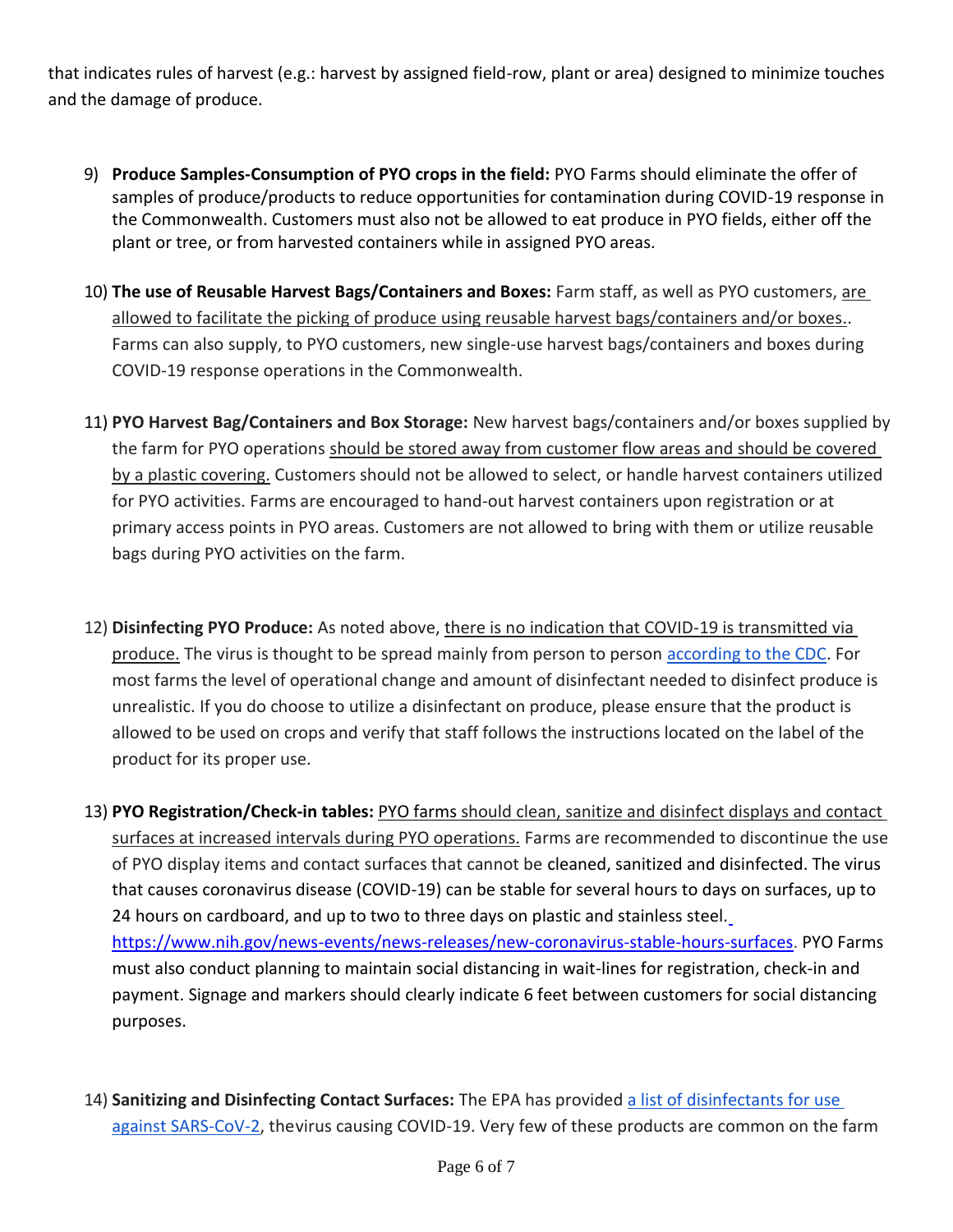and may be hard to find. If you are currently using a sanitizer as part of a standard cleaning and sanitizing procedure for hard surfaces on your farm, consider reviewing the label for that product and using it for disinfection of specific high-touch surfaces if applicable.

- 15) **The use of bleach as a sanitizing agent on Contact Surfaces:** Bleach can be used as a sanitizing agent if utilized properly. Follow CDC guidance and use a [mixture of bleach](https://urldefense.proofpoint.com/v2/url?u=https-3A__www.cdc.gov_coronavirus_2019-2Dncov_prepare_cleaning-2Ddisinfection.html-3FCDC-5FAA-5FrefVal-3Dhttps-253A-252F-252Fwww.cdc.gov-252Fcoronavirus-252F2019-2Dncov-252Fcommunity-252Fhome-252Fcleaning-2Ddisinfection.html&d=DwMFAw&c=lDF7oMaPKXpkYvev9V-fVahWL0QWnGCCAfCDz1Bns_w&r=eNHhKpUTWno0OCCO36klzi-gCZhKXhiakt-MJ9iZ2Do&m=-1p29xG9fkFSNHCQUxKQla0TES_6t6JaosXnfRZGUUA&s=ZRqNw2R3pvUvnhoSAMjApbQshGvECptZY1nQ0N1G-dw&e) and water (5 tbsp per gallon or 4 tsp per quart) for on-farm use for the sanitizing and disinfecting of contact surfaces.
- 16) **Hand washing/hygiene stations:** PYO farms must make available hand washing stations and supplies for farm staff and customers to promote personal hygiene and issued guidance during COVID-19 response. Portable sinks equipped with soap, hand sanitizers and paper towels should be made available and should be relative to the anticipated total number of visitors to the farm. Hand washing stations can be brought in by the farm to augment current facilities for customer use. Hand sanitizer stations can be useful, though should not be used as a replacement for handwashing stations.
- 17) **Gloves:** Farm staff may utilize disposable gloves during PYO operations. Gloves can provide a barrier between hands and produce, preventing transmission of pathogens. They can also be a good reminder not to touch your face. Remember however, that gloves can be a source of contamination if not used properly. Follow [CDC glove removal guidelines](https://www.cdc.gov/vhf/ebola/pdf/poster-how-to-remove-gloves.pdf) and please remember to [follow hand washing](https://www.cdc.gov/handwashing/when-how-handwashing.html) [guidelines](https://www.cdc.gov/handwashing/when-how-handwashing.html) recommended by the CDC before putting on gloves and between glove change-outs.
- 18) **PYO Farm Money Handling:** Farms should minimize cash transactions. If more than one person is working the table, vendors should designate one person to handle money and another to handle produce/product. Vendors can round their prices to the nearest dollar so they can reduce the acceptance of coins and minimize the handling of change. Sanitize and disinfect credit card readers and POS equipment periodically and between transactions. Online payment application platforms used on smartphones, such as Venmo or PayPal, are a viable option to facilitate transactions at farms.
- 19) **Establish Relationships:** Communicate with key community partners, such as local health departments and town officials and collaborate with them on broader planning efforts during COVID-19response.
- 20) **Plan for Cancellations:** Identify actions to take if you need to cancel or limit your PYO activity such as communications with customers and staff. Share planned closure communication strategy and channels with community partners in advance.
- 21) **PYO Customer/Consumer Education and Outreach:** Keep farm staff and customers updated on PYO information and guidelines and ensure folks who are sick stay home. Emphasize that protecting public health is paramount to your farm and describe any changes to PYO operations to prevent the spread of infection. Use health messages and materials developed by credible public health sources such as your local public health department, the Massachusetts Department of Agricultural Resources, the